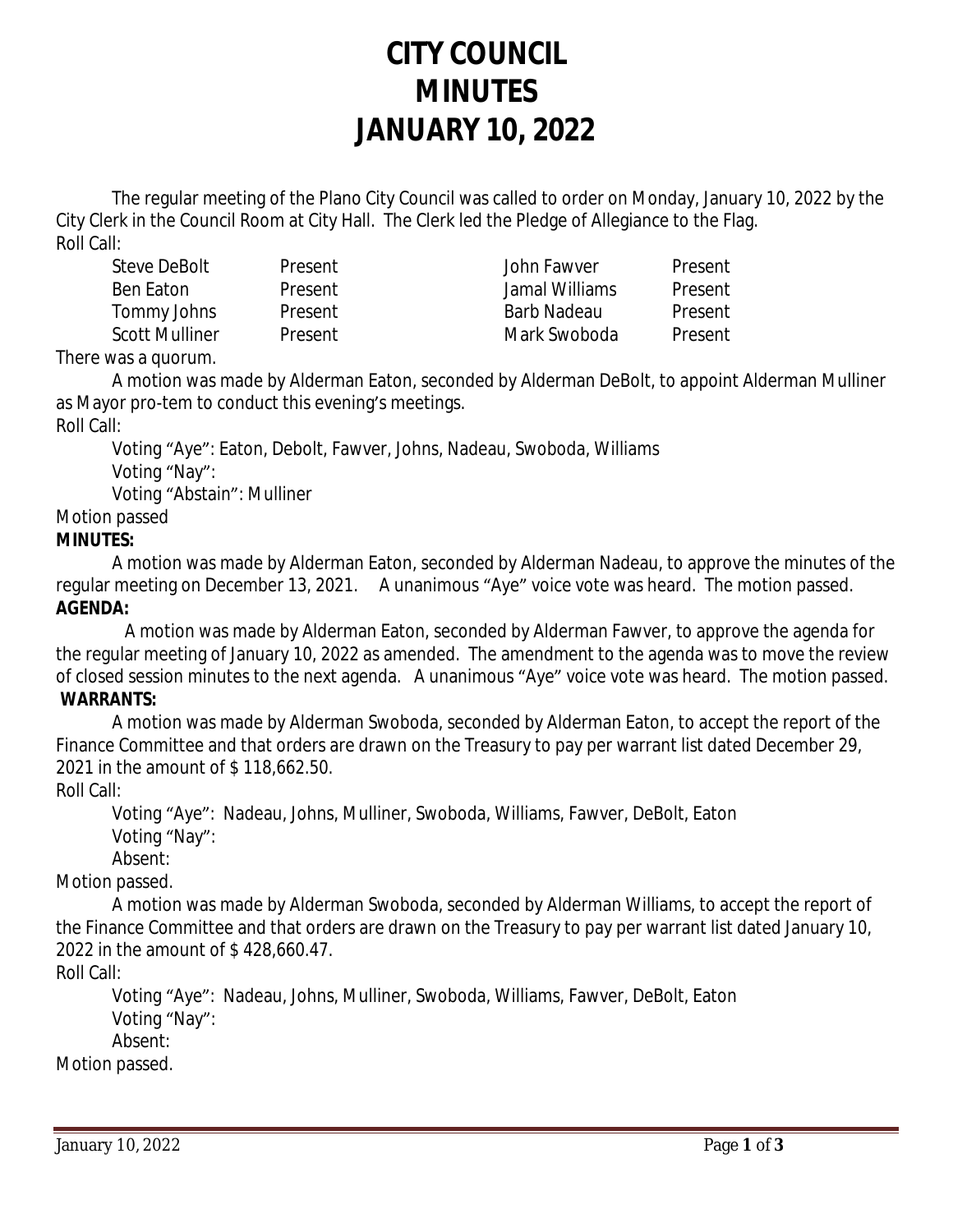#### **WAGE REPORT:**

A motion was made by Alderman Swoboda, seconded by Alderman Fawver, to approve the November 2021 wage report in the amount of \$ 347,932.06.

## Roll Call:

Voting "Aye": Nadeau, Johns, Mulliner, Swoboda, Williams, Fawver, DeBolt, Eaton Voting "Nay":

Absent:

Motion passed.

## **INTRODUCTION OF GUESTS:**

Guests and members of the press were welcomed by Mayor pro-tem Mulliner.

### **CITIZEN'S COMMENTS: NONE**

#### **MAYOR'S REPORT:** *Michael Rennels*

Mayor Pro-tem Mulliner informed the Council and guests of a membership drive at the Plano American Legion to be held on January 15, 2022.

## **CITY ATTORNEY:** *William Thomas – Nothing to report*

## **CITY CLERK:** *Kathleen Miller*

The Clerk informed the Aldermen that their laptops need to have a new driver installed and asked them to leave their laptops with her by the end of next week so that can be taken care of.

#### **CITY TREASURER***: Zoila Gomez – Nothing to report*

## **POLICE CHIEF'S REPORT:** *Chief Whowell – Absent – Lt. Allison present – Nothing to report* **DIRECTOR OF PUBLIC WORKS/CITY ENGINEER***: D. Boyer, J. Beyer, K. Tisberger – Nothing to report* **BUILDING, PLANNING & ZONING:** *Jeff Sobotka*

Jeff provided the Council with a year-end report summarizing the Building Department activities and an asset transfer of a 2019 Ford pick-up truck.

#### **COMMITTEE REPORTS:**

## **ADMINISTRATIVE/HEALTH & SAFETY: Alderman Mulliner**

Alderman Mulliner had a meeting on January 6, 2022 at 6:00 PM to discuss the EAP, IT issues and the purchase of an investigation/command vehicle. A meeting was called for January 19, 2022 at 6:00 to further discuss the EOP and Covid testing sites.

#### **BUILDINGS, GROUNDS AND ZONING: Alderman DeBolt**

Alderman DeBolt had a meeting December 21, 2021 at 7:00 PM to discuss issues at 2925 Hoffman, 3600 Cotter and 4149 Osbron. They also discussed storage trailers in M1 and fines for not following the rezoning procedure/no permit.

#### **COMMUNITY DEVELOPMENT: Alderman Fawver**

Alderman Fawver has a meeting on January 11, 2022 at 6:30 PM. Alderman Fawver informed the Council that the survey deadline for the rebranding survey has been extended to January 31, 2022.

#### **FINANCE: Alderman Swoboda**

Alderman Swoboda called a meeting for January 24, 2022 at 5:15 PM.

#### **PARKS: Alderman Johns**

Alderman Johns will get with the Clerk to adjust the insurance coverage at the updated Parks. **PERSONNEL & INSURANCE: Alderman Williams**

Alderman Williams called a meeting for January 19, 2022 at 5:30 pm to discuss insurance renewals and a city administrator.

## **SPECIAL EVENTS: Alderman Nadeau**

Alderman Nadeau thanked everybody that participated in the Holiday Lights events and reminded them to remove their decorations. Alderman Nadeau also thanked the city crews for their hard work.